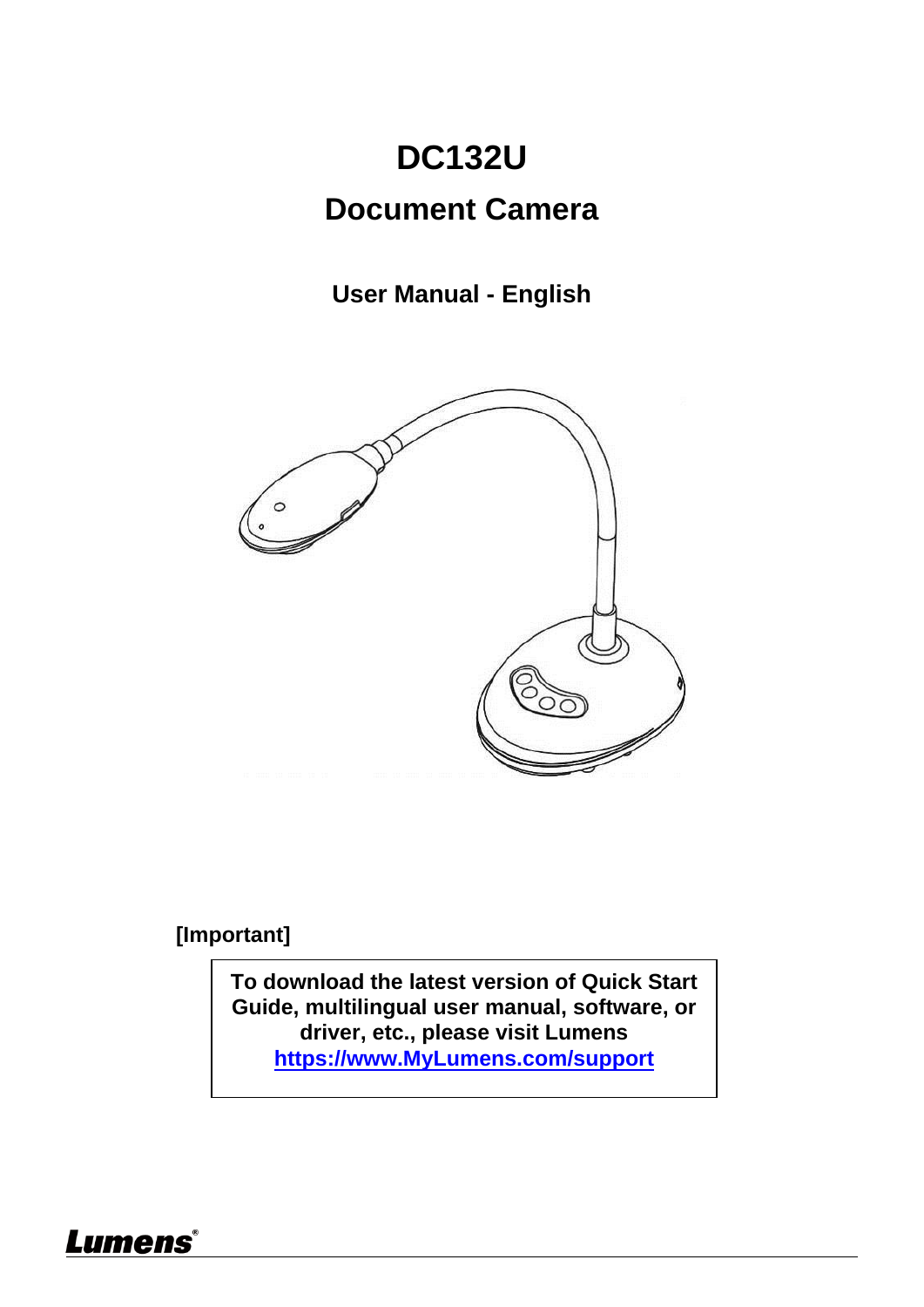# **Table of Contents**

| <b>Chapter 1</b> |  |                                                                                |  |  |  |  |
|------------------|--|--------------------------------------------------------------------------------|--|--|--|--|
| <b>Chapter 2</b> |  |                                                                                |  |  |  |  |
|                  |  |                                                                                |  |  |  |  |
|                  |  |                                                                                |  |  |  |  |
| <b>Chapter 3</b> |  |                                                                                |  |  |  |  |
|                  |  |                                                                                |  |  |  |  |
|                  |  |                                                                                |  |  |  |  |
|                  |  |                                                                                |  |  |  |  |
|                  |  |                                                                                |  |  |  |  |
| <b>Chapter 4</b> |  |                                                                                |  |  |  |  |
| <b>Chapter 5</b> |  |                                                                                |  |  |  |  |
|                  |  |                                                                                |  |  |  |  |
| <b>Chapter 6</b> |  |                                                                                |  |  |  |  |
|                  |  |                                                                                |  |  |  |  |
|                  |  |                                                                                |  |  |  |  |
| <b>Chapter 7</b> |  |                                                                                |  |  |  |  |
| <b>Chapter 8</b> |  |                                                                                |  |  |  |  |
| <b>Chapter 9</b> |  |                                                                                |  |  |  |  |
|                  |  |                                                                                |  |  |  |  |
|                  |  | Supplier's Declaration of Conformity 47 CFR § 2.1077 Compliance Information 13 |  |  |  |  |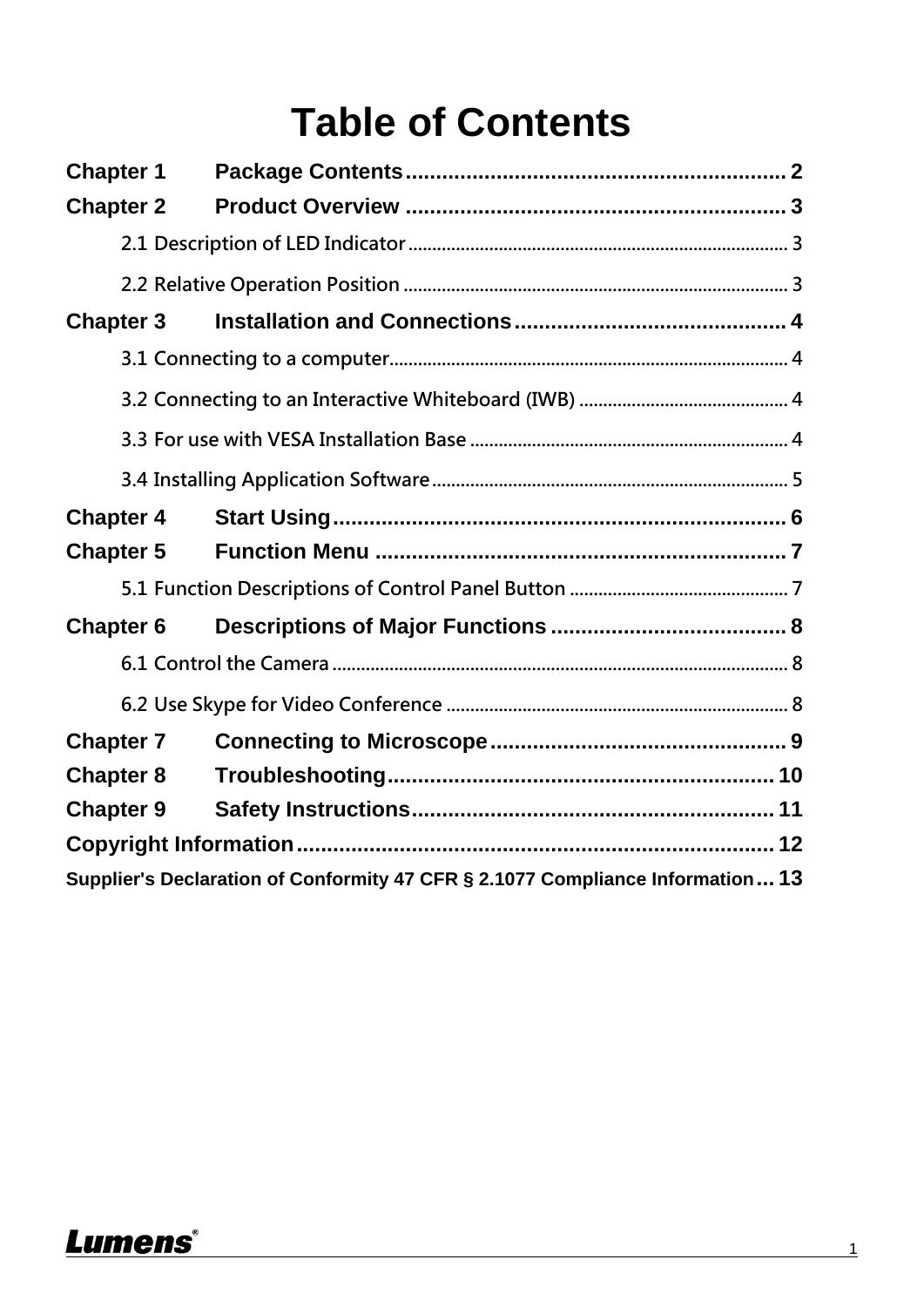# <span id="page-2-0"></span>**Chapter 1 Package Contents**



<u> (a) – a (a):</u>

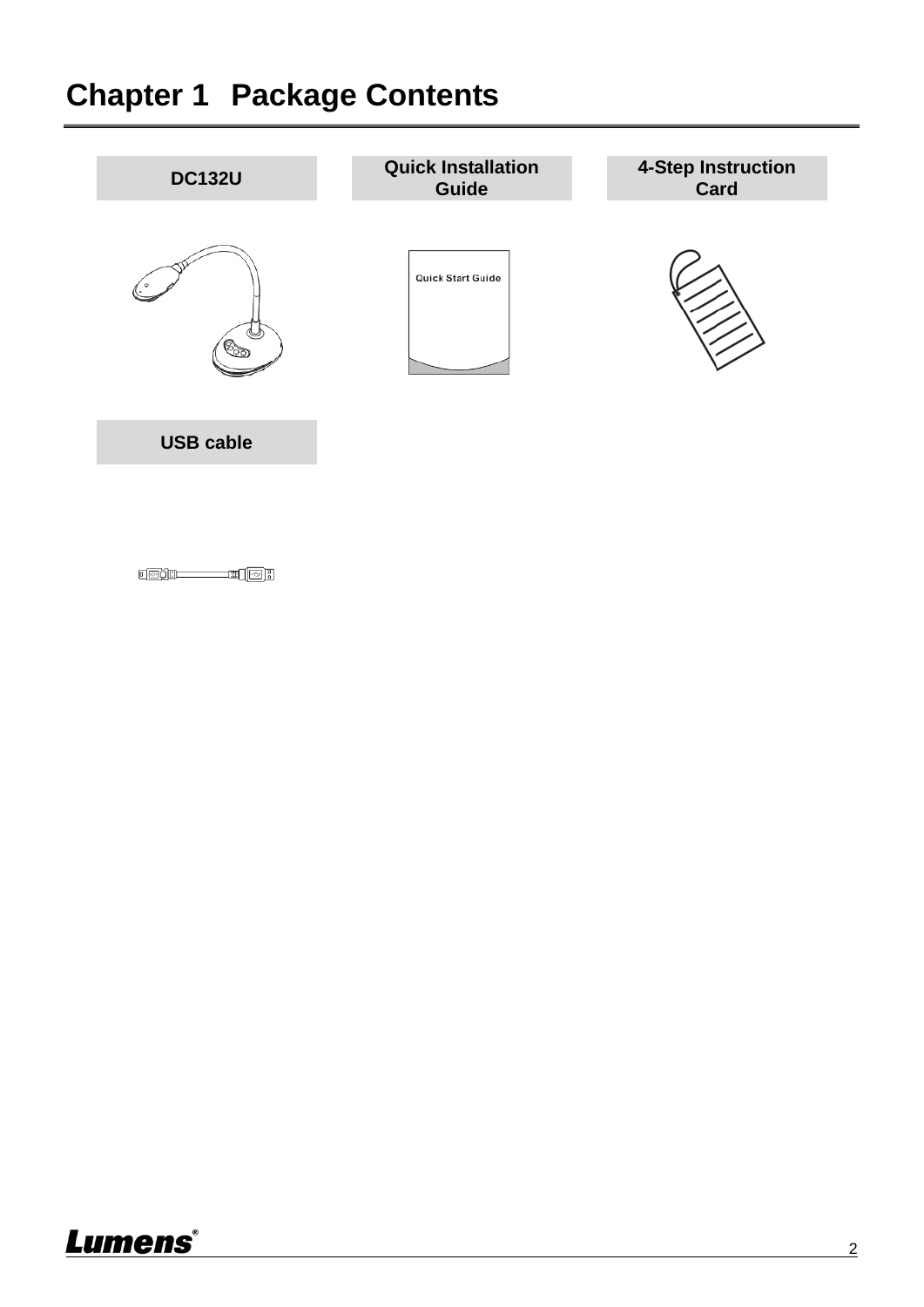# <span id="page-3-0"></span>**Chapter 2 Product Overview**



#### <span id="page-3-1"></span>**2.1 Description of LED Indicator**

- 1. Enable the image, and LED indicator will light up
- 2. Display the image, and LED indicator will light up
- 3. Disable the image, and LED indicator is OFF

#### <span id="page-3-2"></span>**2.2 Relative Operation Position**



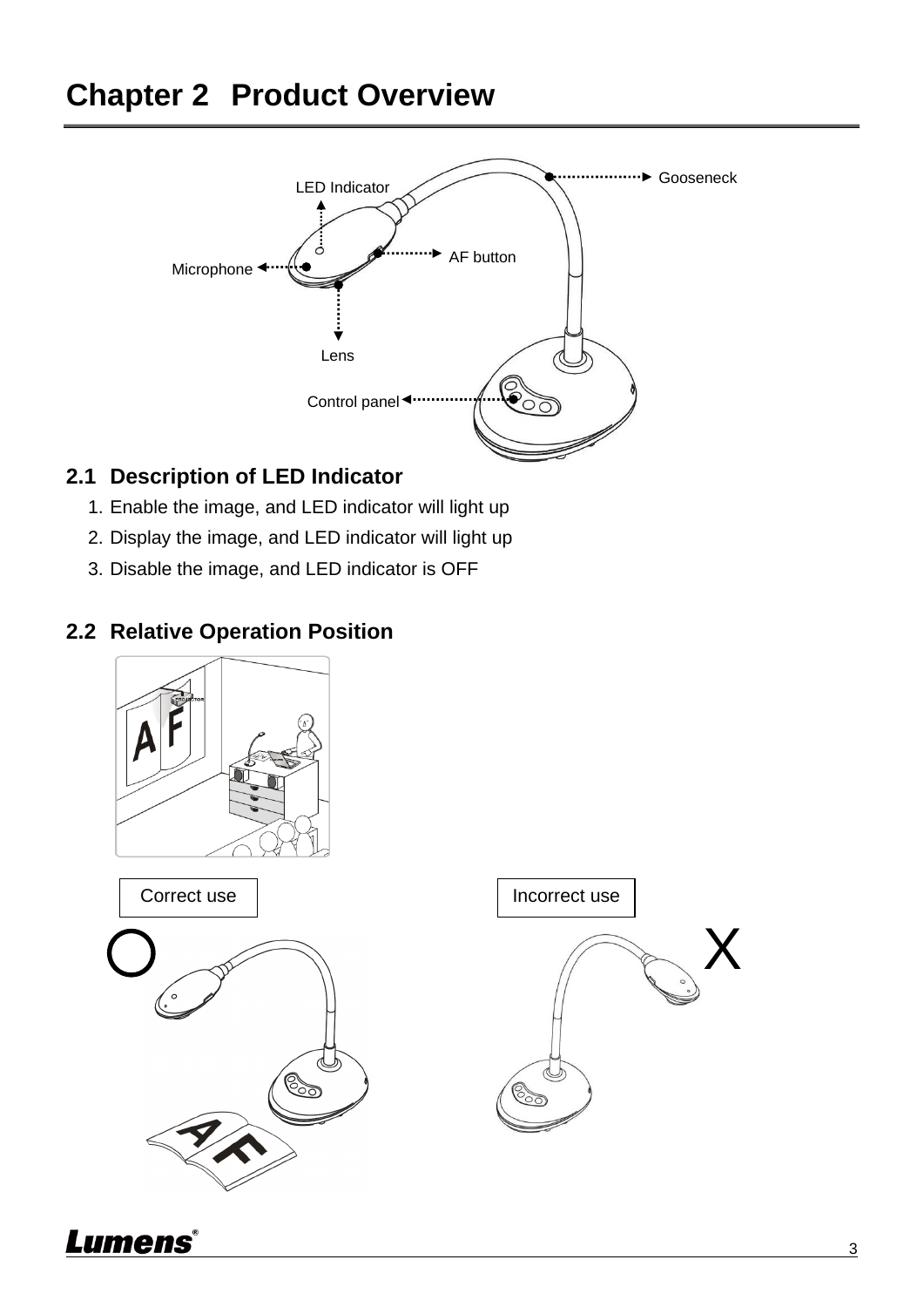## <span id="page-4-0"></span>**Chapter 3 Installation and Connections**

### <span id="page-4-1"></span>**3.1 Connecting to a computer**



### <span id="page-4-2"></span>**3.2 Connecting to an Interactive Whiteboard (IWB)**



#### <span id="page-4-3"></span>**3.3 For use with VESA Installation Base**

- 1. Please purchase the standard VESA installation base
- 2. Please use appropriate screws: Screw length = 5 mm + base thickness (H1); M4 screw (P=0.7)



- VESA bolt pitch 75\*75mm
- ▶ VESA base thickness (H1)
- $\geq$  Screw length = 5 mm + base thickness (H1)
- $\triangleright$  M4 screw (P=0.7)

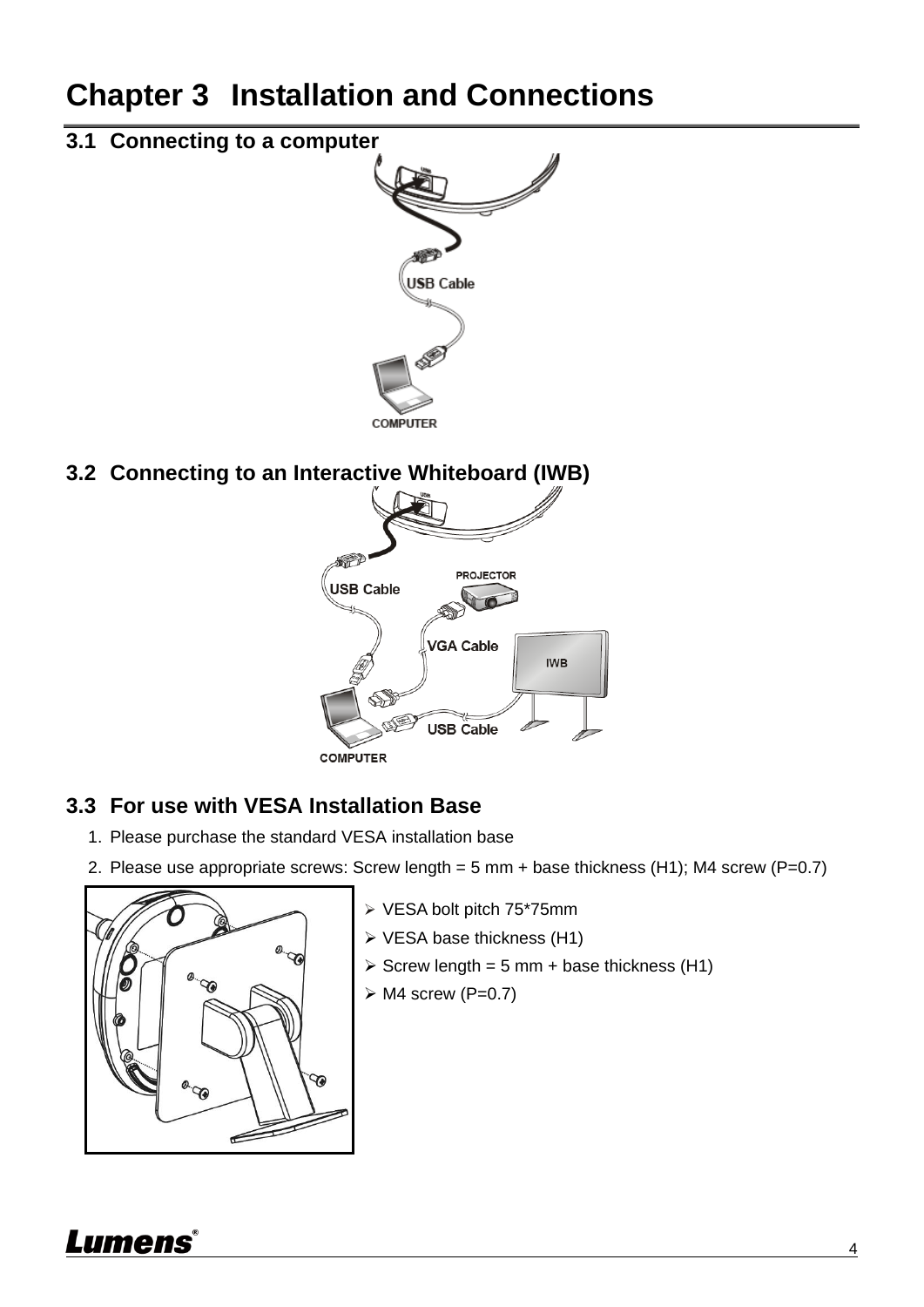#### <span id="page-5-0"></span>**3.4 Installing Application Software**

The Lumens Ladibug software installed on the computer enables you to:

- Control the DC132U.
- $\triangleright$  Capture and record images.
- $\triangleright$  Annotate the image, highlight important details and save it.
- $\triangleright$  Support the full screen function.

[Remark] Please refer to the **Ladibug 3.0 software user manual** for installation steps and software operation.

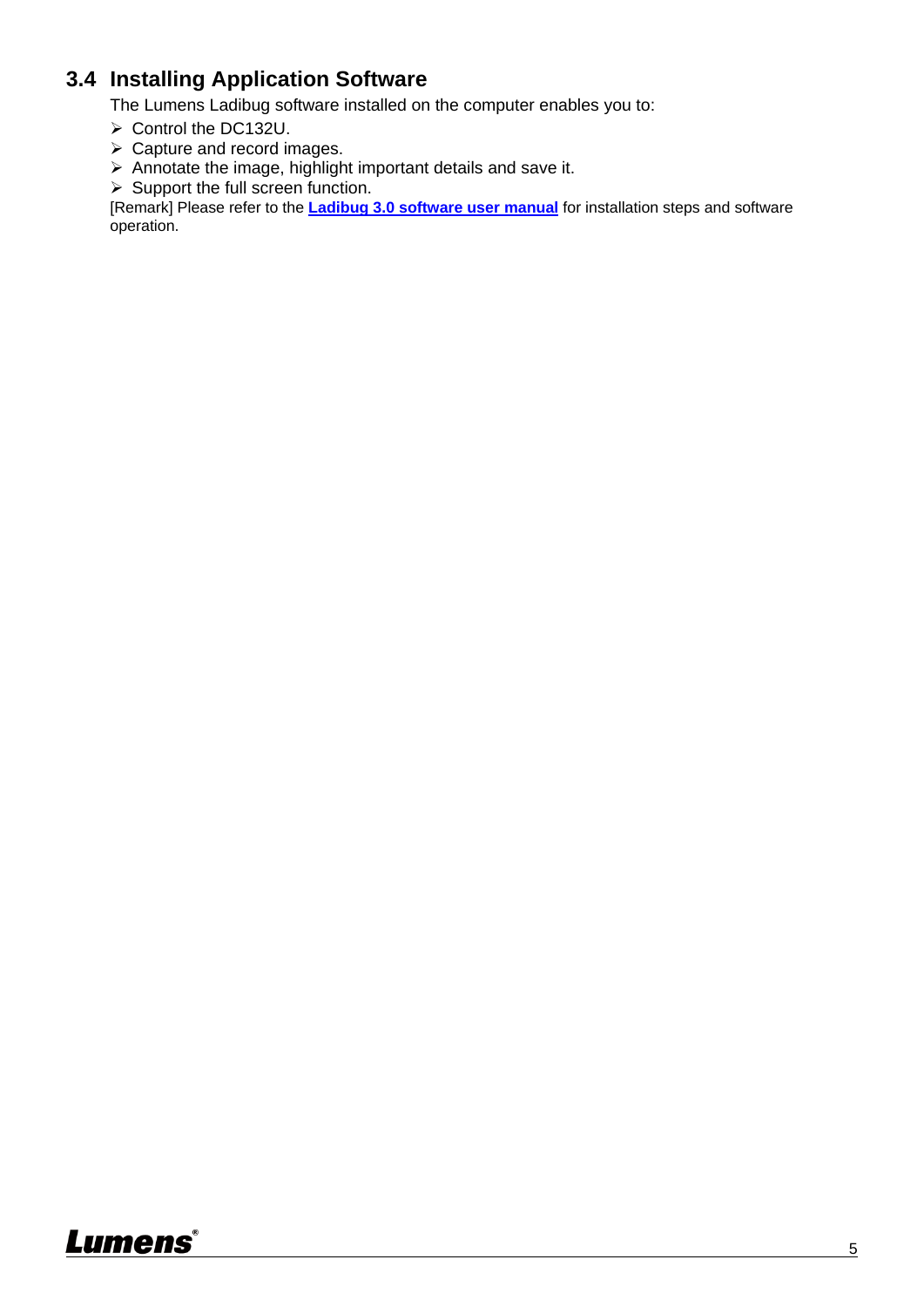### <span id="page-6-0"></span>**Chapter 4 Start Using**

**<Caution>** Please make sure that the USB cable is connected and Ladibug™ application software is installed at first. Please refer to **Chapter 3 Installation and Connections**



1. After installing Ladibug software, double-click the icon to open the software to view the images and control DC132U

POWER Frequency setting page will display during the first use, please complete the settings following the instructions on the screen.



- 2. Place an object to be displayed under the camera.
- 3. Press [AUTO TUNE] **AUTO** or and button to optimize the image.
- 4. You are ready to teach/present.

\*Please download Ladibug software from Lumens website.

\*When connected to a computer via a USB cable, DC132U can also be used with video software, such as

Skype and Zoom.

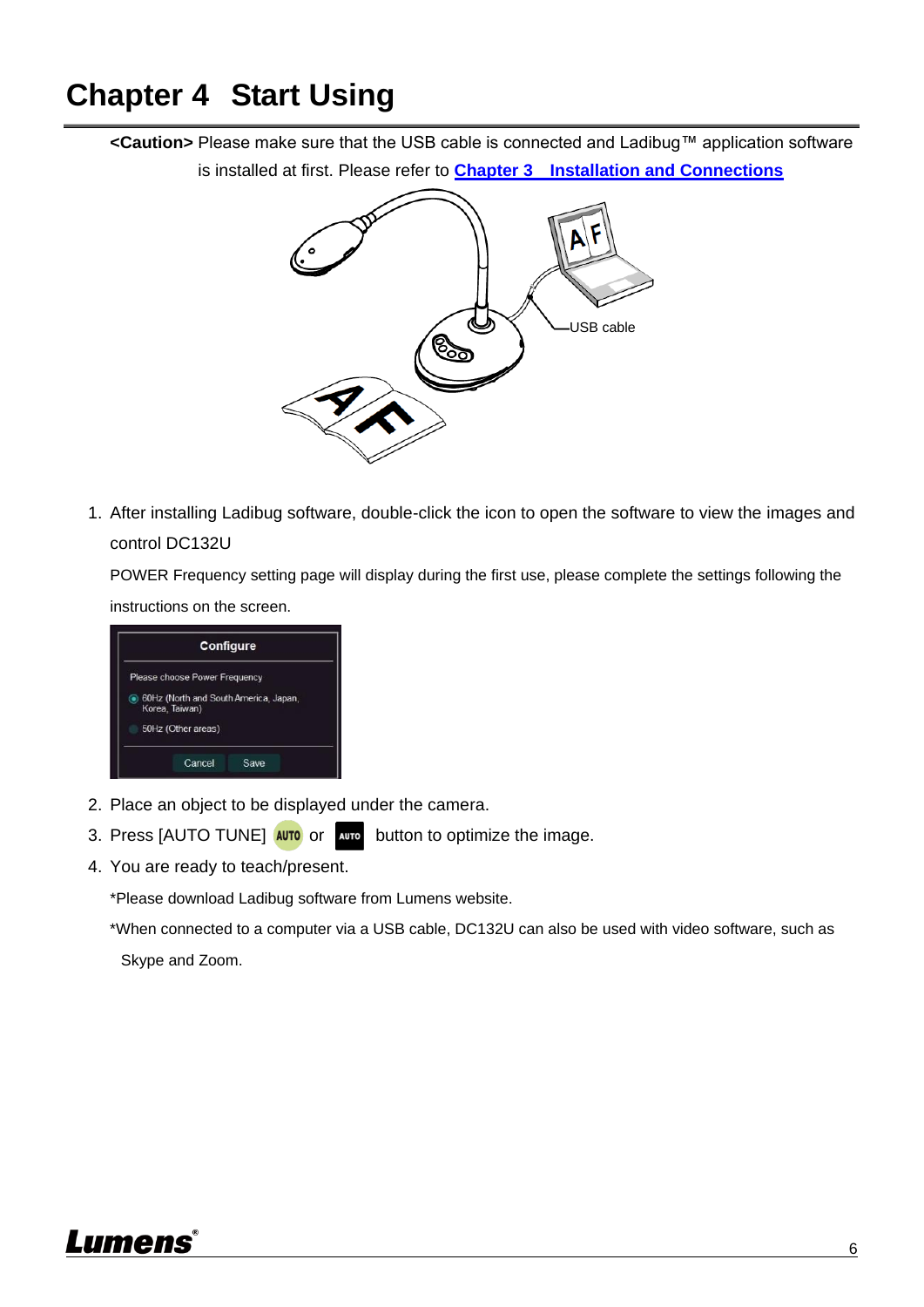# <span id="page-7-0"></span>**Chapter 5 Function Menu**

### <span id="page-7-1"></span>**5.1 Function Descriptions of Control Panel Button**



| <b>Icon</b> | <b>Name</b>      | <b>Function Descriptions</b>                                                                 |
|-------------|------------------|----------------------------------------------------------------------------------------------|
|             | <b>LAMP</b>      | Turn on/off LED indicator.                                                                   |
|             | <b>FREEZE</b>    | Freeze the current image to remain<br>temporarily on the screen. Press again to<br>defreeze. |
|             | <b>CAPTURE</b>   | Capture the image to the computer.                                                           |
| <b>AUTO</b> | <b>AUTO TUNE</b> | Automatically adjust the image to have the<br>best brightness and focusing performance.      |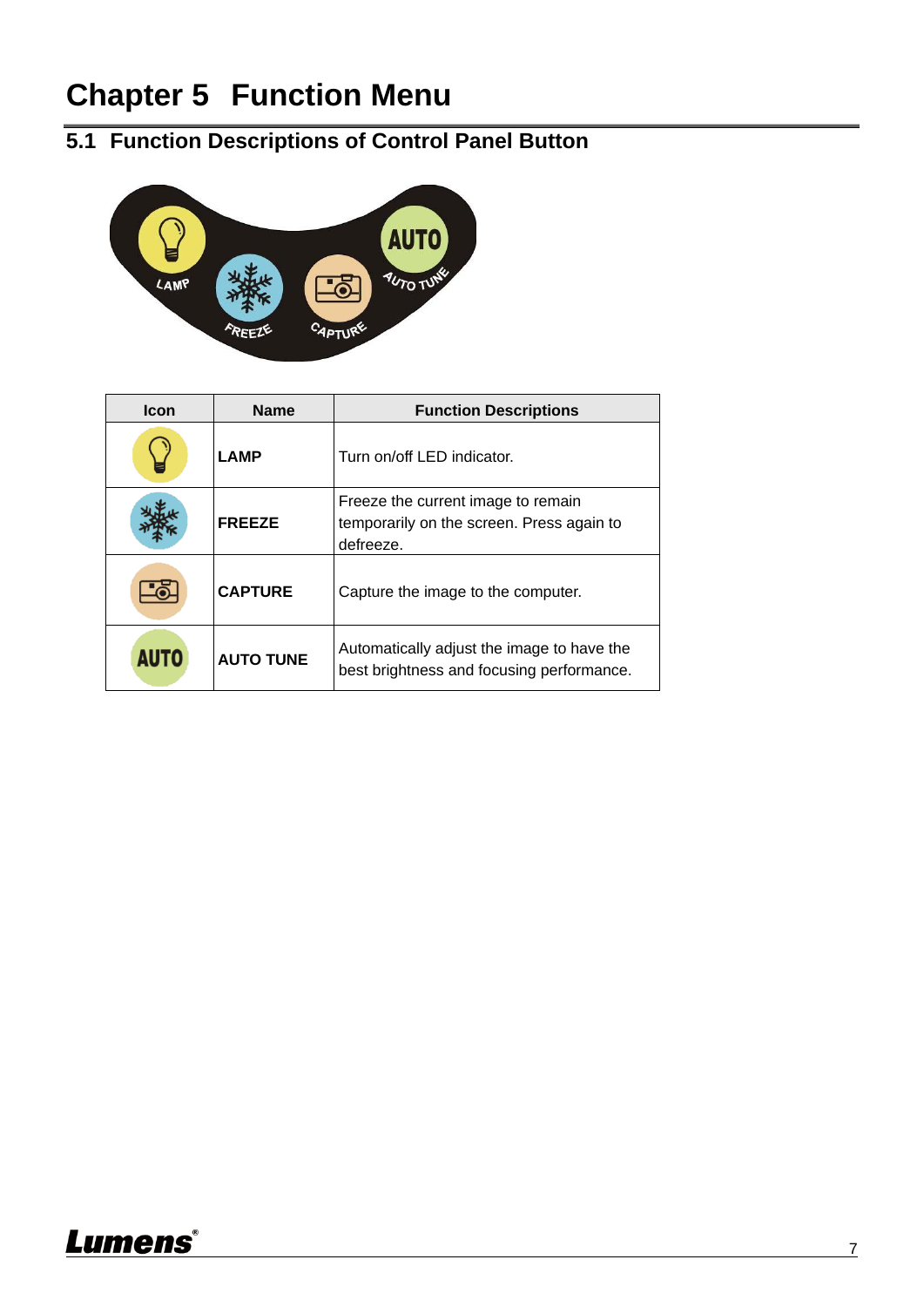# <span id="page-8-0"></span>**Chapter 6 Descriptions of Major Functions**

#### <span id="page-8-1"></span>**6.1 Control the Camera**

- 1. Please download Lumens Ladibug software at Lumens website.
- 2. Please refer to **Ladibug Software User Manual** for software-related functions.

#### <span id="page-8-2"></span>**6.2 Use Skype for Video Conference**

Please refer to **Chapter 3 Installation and Connections** to finish connecting the

computer. Start Skype, select a contact, and press **that i** to start the video conference.

If it doesn't work, please refer to the following steps to setup the camera:

- 1. Start Skype -> [Setting] -> [Audio & Video]
- 2. Select [Lumens Video Camera]
- 3. Select [Lumens Audio]

After the setting is completed, the video conference is ready to begin.

It can also be used with Zoom, Teams, Google Meet, and other video software

If the image of the video software is opposite to the actual image (mirror image), please use Lumens

Ladibug software to rotate the image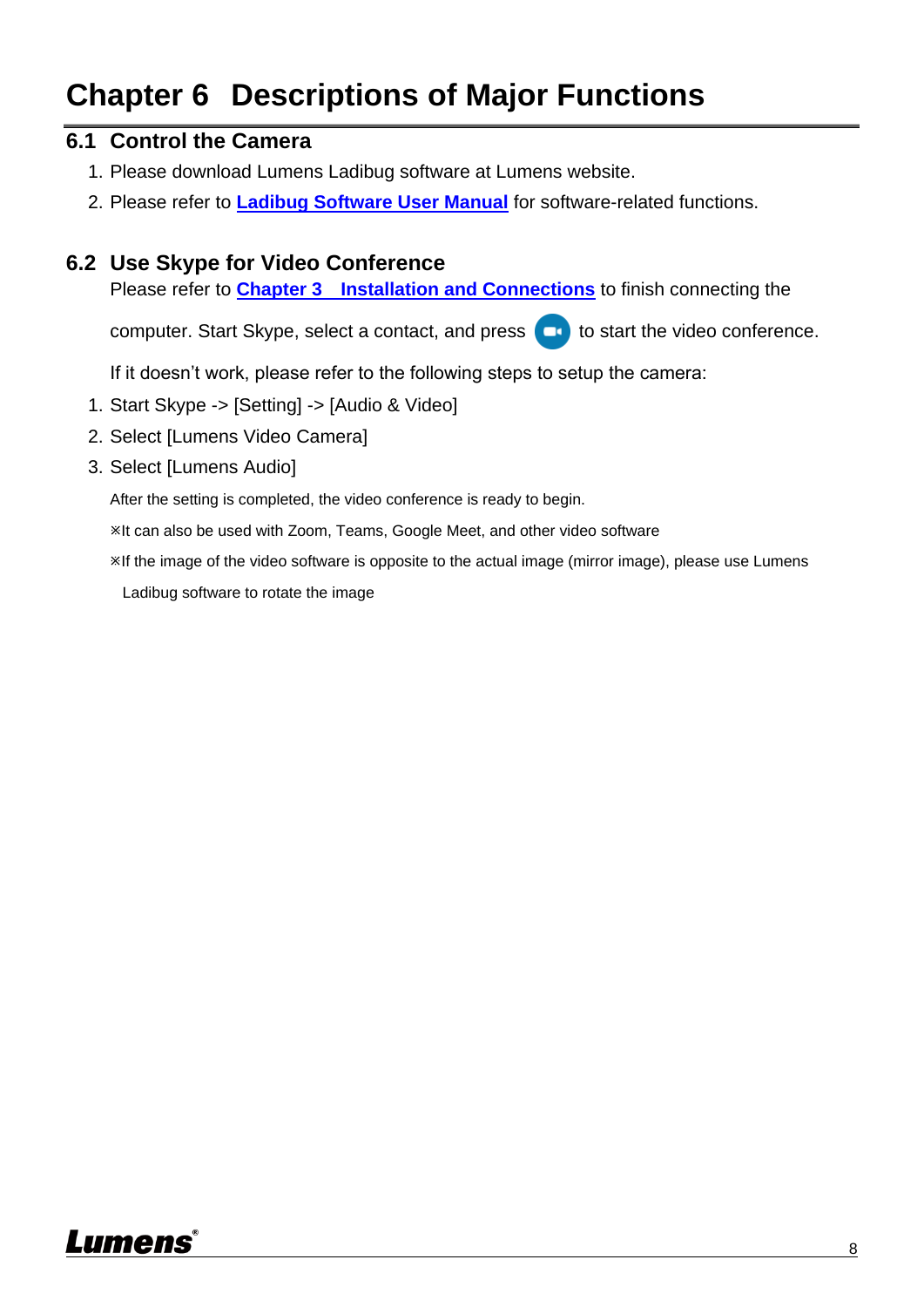## <span id="page-9-0"></span>**Chapter 7 Connecting to Microscope**

Microscope adapters are optional. Please contact Lumens sales to purchase them

1. Attach the microscope adapter to the microscope.

<Caution> Microscope adapter accessories are applicable to eyepieces of Ø28 mm.

2. Connect the lens with the microscope adapter



- 3. If the image is not clear
	- 3.1 Press the [FOCUS] button on both sides of the lens to activate the auto focus.

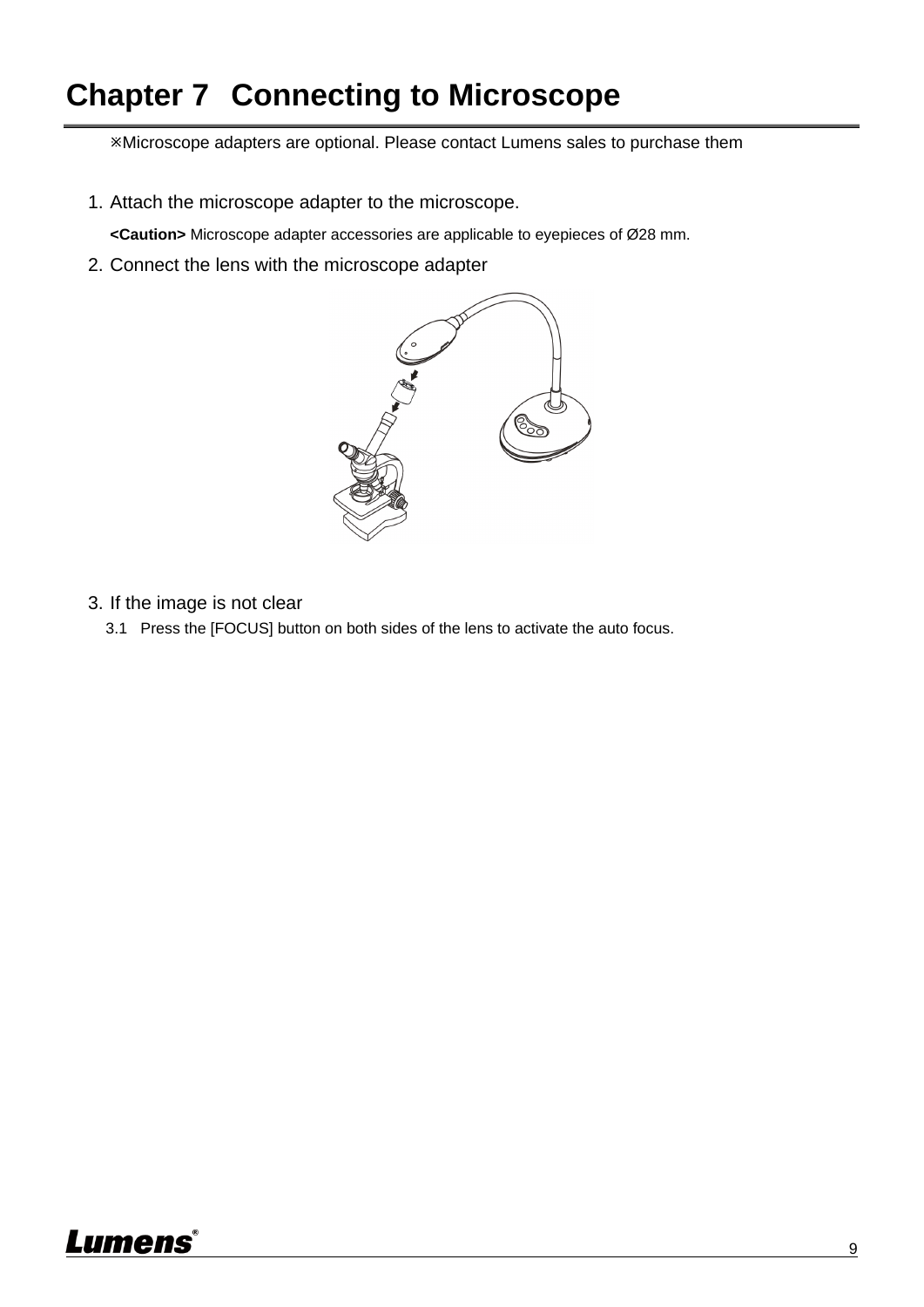# <span id="page-10-0"></span>**Chapter 8 Troubleshooting**

This chapter describes problems you may encounter while using DC132U. If you have questions, please refer to related chapters and follow all the suggested solutions. If the problem still occurred, please contact your distributor or the service center.

| No. | <b>Problems</b>                                                       | <b>Solutions</b>                                                                                                                                                                                                                                                                            |
|-----|-----------------------------------------------------------------------|---------------------------------------------------------------------------------------------------------------------------------------------------------------------------------------------------------------------------------------------------------------------------------------------|
| 1.  | Boot without power signal                                             | Ensure that the USB cable is connected.                                                                                                                                                                                                                                                     |
| 2.  | Unable to focus                                                       | Probably the document is too close. Please pull the document<br>away from the lens, and then press the [AF] button on both lateral<br>sides of the lens.                                                                                                                                    |
| 3.  | DC132U cannot operate<br>normally                                     | The machine cannot operate normally probably because the<br>power supply of the USB port at the front end of the computer is<br>insufficient. Try to connect to a USB port at the rear end or a USB<br>hub with a power adapter.                                                            |
| 4.  | <b>Cannot identify DC132U</b>                                         | Outdated or incomplete OS versions might not be able to identify<br>USB devices like DC132U. Please use Windows XP SP2 or newer<br>versions that are compatible.                                                                                                                            |
| 5.  | <b>Output screen flicker</b>                                          | The presetting value of Ladibug™ current frequency is 60 (Hz). If<br>current frequency of your local country is 50 (Hz), output screen<br>flicker may occur during the use of Ladibug™.<br>Please refer to <b>Ladibug 3.0 software user manual</b> to change<br>Power frequency to 50 (Hz). |
| 6.  | <b>When running Time Lapse</b><br>function, Preview screen<br>freezes | Connecting to USB Hub may cause insufficient band-width,<br>leading to machine abnormalities. It is advised that the machine be<br>connected to the computer directly via USB cable, without USB<br>Hub.                                                                                    |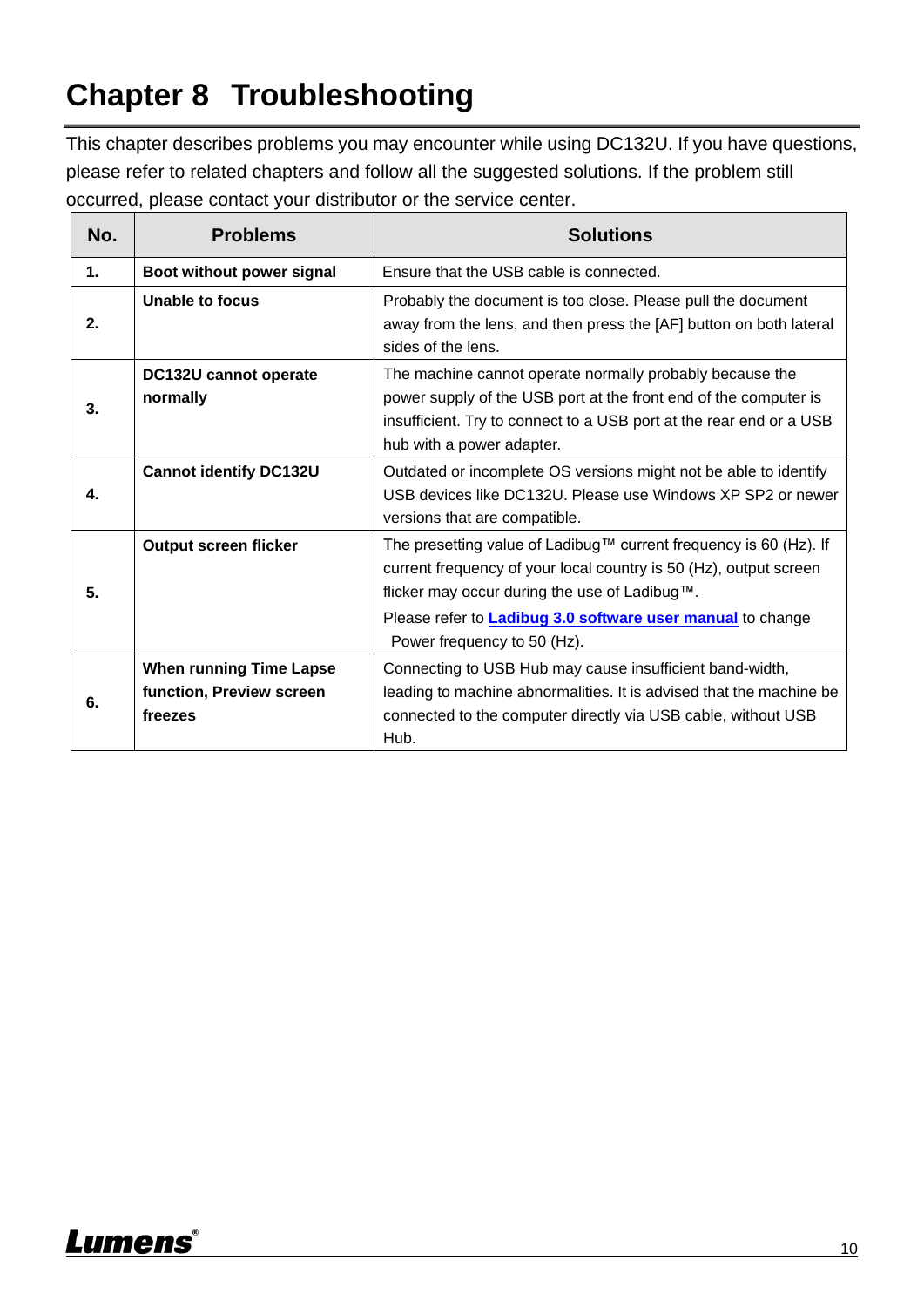# <span id="page-11-0"></span>**Chapter 9 Safety Instructions**

Always follow these safety instructions when setting up and using this Product:

#### **1 Operation**

- 1.1 Please use the product in the recommended operating environment, away from water or source of heat
- 1.2 Do not place the product on a tilted or unstable trolley, stand or table.
- 1.3 Do not block the slots and openings in the case of the product. They provide ventilation and prevent the product from overheating.
- 1.4 Do not open or remove covers, otherwise it may expose you to dangerous voltages and other hazards. Refer all servicing to licensed service personnel.
- 1.5 Unplug the product from the wall outlet and refer servicing to licensed service personnel when the following situations happen:
	- If the USB port becomes damaged or frayed.
	- If liquid is spilled into the product or the product has been exposed to rain or water.

#### **2 Installation**

2.1 For security considerations, please make sure the standard hanging rack you bought is in line with UL or CE safety approbations and installed by technician personnel approved by agents.

#### **3 Storage**

- 3.1 Do not place the product where the cord can be stepped on as this may result in fraying or damage to the lead or the plug.
- 3.2 Remove the USB cable during thunderstorms or when the product is not used for a long time.
- 3.3 Do not place this product or accessories on top of vibrating equipment or heated objects.

#### **4 Cleaning**

4.1 Disconnect all the cables prior to cleaning and wipe the surface with a dry cloth. Do not use alcohol or volatile solvents for cleaning.

#### **Precautions**



This symbol indicates that this equipment may contain dangerous voltage which could cause electric shock. Do not remove the cover (or back). No user-serviceable parts inside. Refer servicing to licensed service personnel.



This symbol indicates that there are important operating and maintenance instructions in this User Manual with this unit.

#### ■ FCC Warning (A)

This equipment has been tested and found to comply with the limits for a Class A digital device, pursuant to part 15 of the FCC Rules. These limits are designed to provide reasonable protection against harmful interference when the equipment is operated in a commercial environment.

#### Notice :

The changes or modifications not expressly approved by the party responsible for compliance could void the user's authority to operate the equipment..

#### **IC Warning**

This digital apparatus does not exceed the Class A limits for radio noise emissions from digital apparatus as set out in the interference-causing equipment standard entitled "Digital Apparatus," ICES-003 of Industry Canada.

Cet appareil numerique respecte les limites de bruits radioelectriques applicables aux appareils numeriques de Classe A prescrites dans la norme sur le material brouilleur: "Appareils Numeriques," NMB-003 edictee par l'Industrie.

#### **EN55032 CE Warning**

Operation of this equipment in a residential environment could cause radio interference. Warning: Operation of this equipment in a residential environment may cause radio interference

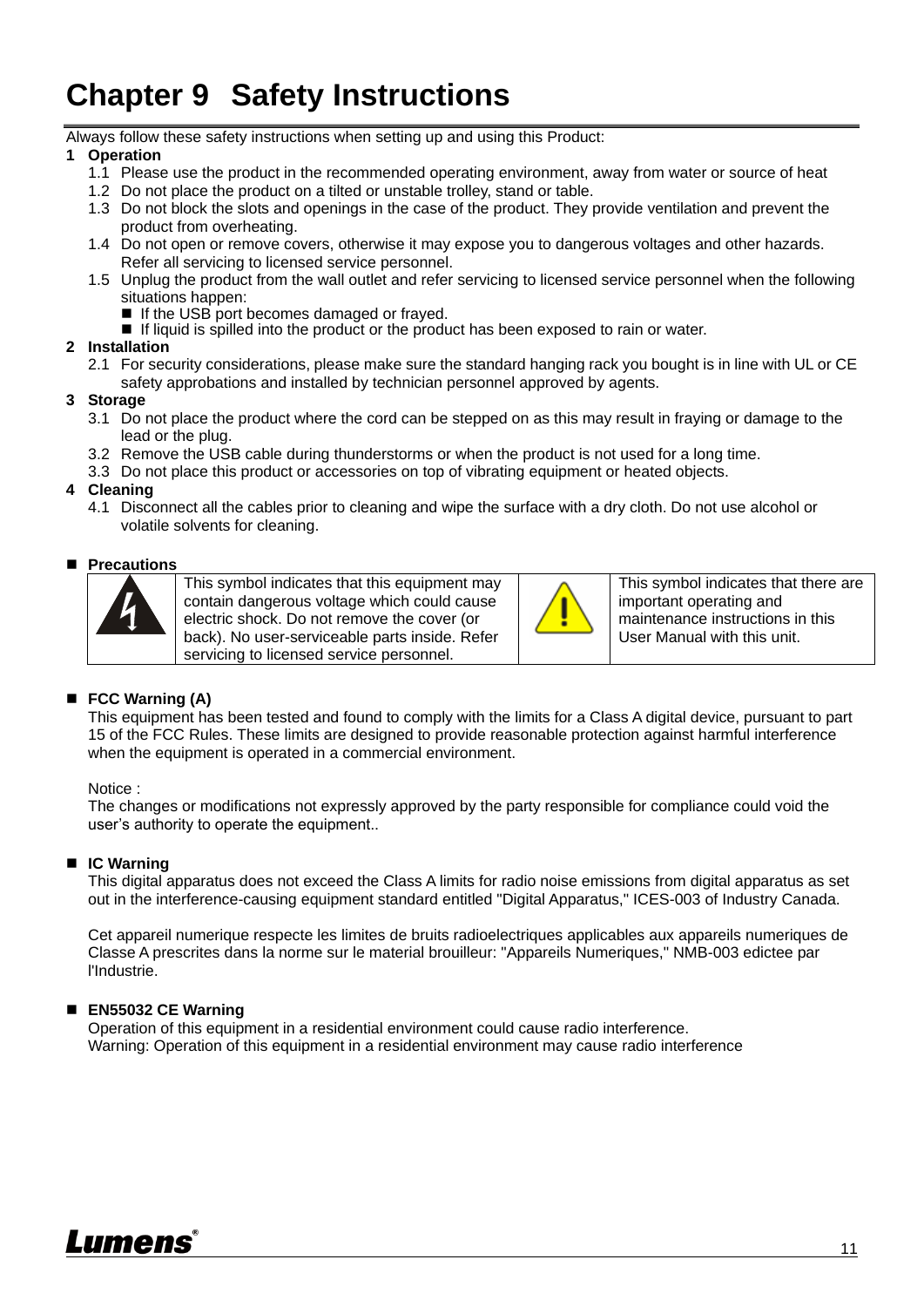# <span id="page-12-0"></span>**Copyright Information**

Copyrights © Lumens Digital Optics Inc. All rights reserved.

Lumens is a trademark that is currently being registered by Lumens Digital Optics Inc.

Copying, reproducing or transmitting this file is not allowed if a license is not provided by Lumens Digital Optics Inc. unless copying this file is for the purpose of backup after purchasing this product.

In order to keep improving the product, the information in this file is subject to change without prior notice.

To fully explain or describe how this product should be used, this manual may refer to names of other products or companies without any intention of infringement.

Disclaimer of warranties: Lumens Digital Optics Inc. is neither responsible for any possible technological, editorial errors or omissions, nor responsible for any incidental or related damages arising from providing this file, using, or operating this product.